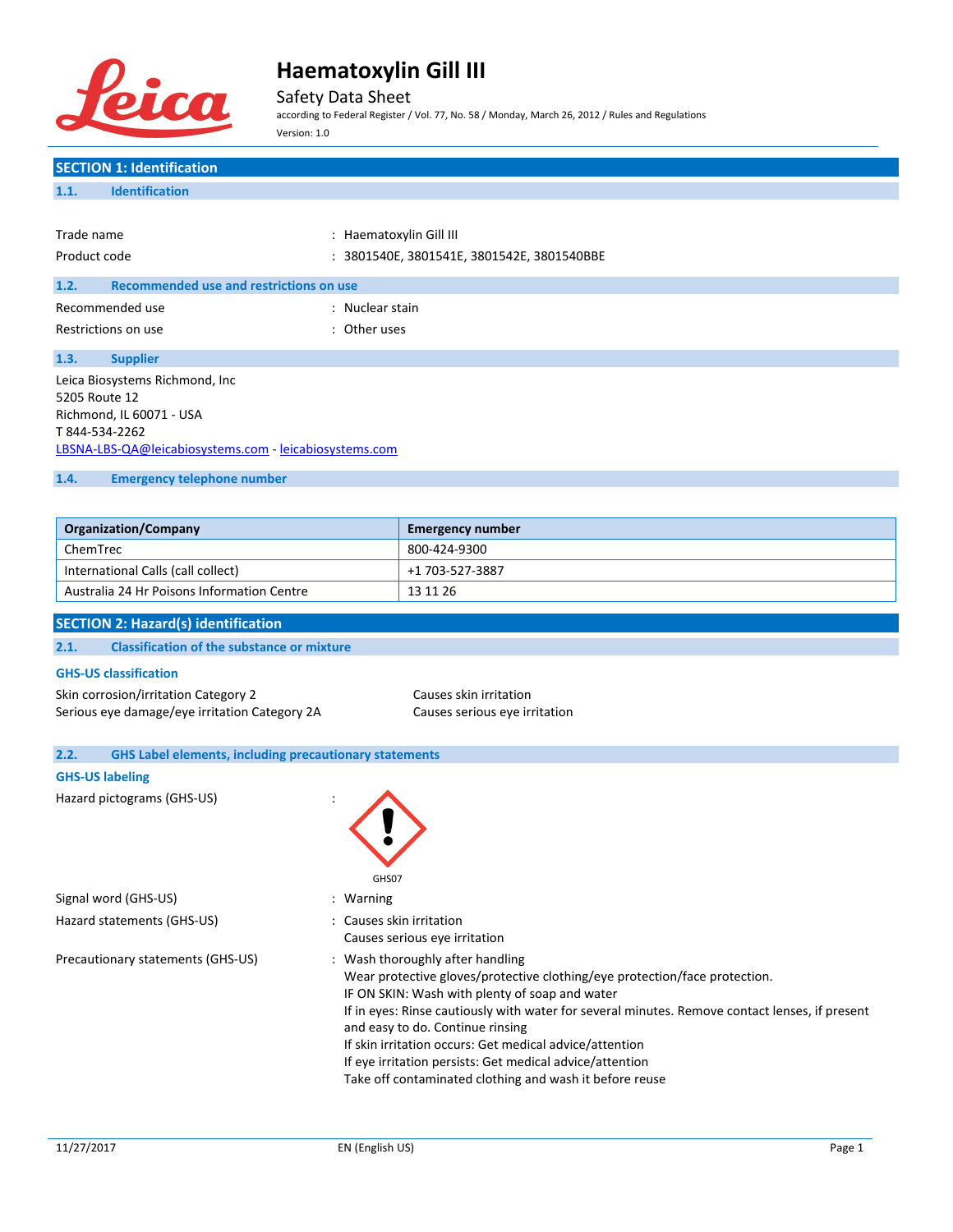### Safety Data Sheet

according to Federal Register / Vol. 77, No. 58 / Monday, March 26, 2012 / Rules and Regulations

| 2.3.                                                     | Other hazards which do not result in classification |  |  |
|----------------------------------------------------------|-----------------------------------------------------|--|--|
|                                                          | No additional information available                 |  |  |
| 2.4.                                                     | Unknown acute toxicity (GHS US)                     |  |  |
| Not applicable                                           |                                                     |  |  |
| <b>SECTION 3: Composition/Information on ingredients</b> |                                                     |  |  |

# **3.1. Substances**

Not applicable **3.2. Mixtures**

| <b>Name</b>     | <b>Product identifier</b> | %        | <b>GHS-US classification</b>              |
|-----------------|---------------------------|----------|-------------------------------------------|
| Ethylene Glycol | (CAS No) 107-21-1         | $<$ 30   | Acute Tox. 4 (Oral), H302                 |
| acetic acid     | (CAS No) 64-19-7          | $\leq$ 5 | Flam. Lig. 3, H226<br>Skin Corr. 1A, H314 |

Full text of hazard classes and H-statements : see section 16

|             | <b>SECTION 4: First-aid measures</b>                                |                                                                                                                                                                |
|-------------|---------------------------------------------------------------------|----------------------------------------------------------------------------------------------------------------------------------------------------------------|
| 4.1.        | <b>Description of first aid measures</b>                            |                                                                                                                                                                |
|             | First-aid measures general                                          | : Call a poison center/doctor/physician if you feel unwell.                                                                                                    |
|             | First-aid measures after inhalation                                 | : Remove person to fresh air and keep comfortable for breathing.                                                                                               |
|             | First-aid measures after skin contact                               | : Rinse skin with water/shower. Remove/Take off immediately all contaminated clothing. If<br>skin irritation occurs: Get medical advice/attention.             |
|             | First-aid measures after eye contact                                | : Rinse cautiously with water for several minutes. Remove contact lenses, if present and easy<br>to do. Continue rinsing. Call a physician immediately.        |
|             | First-aid measures after ingestion                                  | : Rinse mouth. Call a poison center/doctor/physician if you feel unwell.                                                                                       |
| 4.2.        | Most important symptoms and effects (acute and delayed)             |                                                                                                                                                                |
|             | Symptoms/effects after skin contact                                 | : Irritation.                                                                                                                                                  |
|             | Symptoms/effects after eye contact                                  | : Serious damage to eyes.                                                                                                                                      |
| 4.3.        | Immediate medical attention and special treatment, if necessary     |                                                                                                                                                                |
|             | Treat symptomatically.                                              |                                                                                                                                                                |
|             | <b>SECTION 5: Fire-fighting measures</b>                            |                                                                                                                                                                |
| 5.1.        | Suitable (and unsuitable) extinguishing media                       |                                                                                                                                                                |
|             | Suitable extinguishing media                                        | : Water spray. Dry powder. Foam. Carbon dioxide.                                                                                                               |
| 5.2.        | Specific hazards arising from the chemical                          |                                                                                                                                                                |
| Fire hazard |                                                                     | : No data available on direct fire hazard.                                                                                                                     |
| 5.3.        | Special protective equipment and precautions for fire-fighters      |                                                                                                                                                                |
|             | Protection during firefighting                                      | : Do not attempt to take action without suitable protective equipment. Self-contained<br>breathing apparatus. Complete protective clothing.                    |
|             | <b>SECTION 6: Accidental release measures</b>                       |                                                                                                                                                                |
| 6.1.        | Personal precautions, protective equipment and emergency procedures |                                                                                                                                                                |
| 6.1.1.      | For non-emergency personnel                                         |                                                                                                                                                                |
|             | <b>Emergency procedures</b>                                         | : Ventilate spillage area. Avoid contact with skin and eyes.                                                                                                   |
| 6.1.2.      | For emergency responders                                            |                                                                                                                                                                |
|             | Protective equipment                                                | : Do not attempt to take action without suitable protective equipment. For further<br>information refer to section 8: "Exposure controls/personal protection". |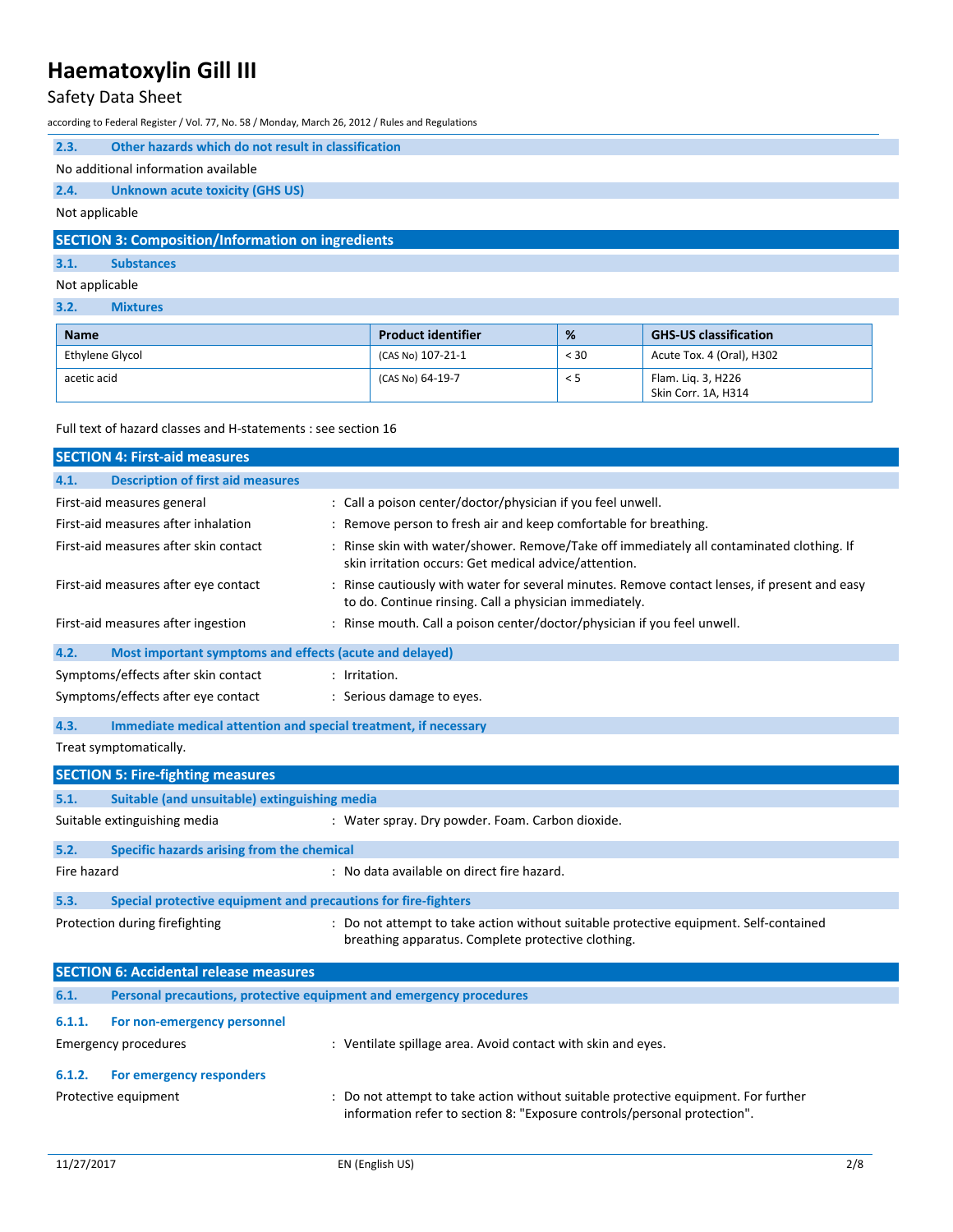### Safety Data Sheet

according to Federal Register / Vol. 77, No. 58 / Monday, March 26, 2012 / Rules and Regulations

| 6.2. | <b>Environmental precautions</b>                             |                                                                                                                                                 |
|------|--------------------------------------------------------------|-------------------------------------------------------------------------------------------------------------------------------------------------|
|      | Avoid release to the environment.                            |                                                                                                                                                 |
| 6.3. | Methods and material for containment and cleaning up         |                                                                                                                                                 |
|      | Methods for cleaning up                                      | : Take up liquid spill into absorbent material. Notify authorities if product enters sewers or<br>public waters.                                |
|      | Other information                                            | : Dispose of materials or solid residues at an authorized site.                                                                                 |
| 6.4. | <b>Reference to other sections</b>                           |                                                                                                                                                 |
|      | For further information refer to section 13.                 |                                                                                                                                                 |
|      | <b>SECTION 7: Handling and storage</b>                       |                                                                                                                                                 |
| 7.1. | <b>Precautions for safe handling</b>                         |                                                                                                                                                 |
|      | Precautions for safe handling                                | : Ensure good ventilation of the work station. Wear personal protective equipment. Avoid<br>contact with skin and eyes.                         |
|      | Hygiene measures                                             | : Wash contaminated clothing before reuse. Do not eat, drink or smoke when using this<br>product. Always wash hands after handling the product. |
| 7.2. | Conditions for safe storage, including any incompatibilities |                                                                                                                                                 |
|      | <b>Technical measures</b>                                    | : Comply with applicable regulations.                                                                                                           |
|      | Storage conditions                                           | : Store in a well-ventilated place. Keep cool. Keep container tightly closed.                                                                   |

### **SECTION 8: Exposure controls/personal protection**

**8.1. Control parameters**

| Ethylene Glycol (107-21-1) |                                   |                                                                                             |
|----------------------------|-----------------------------------|---------------------------------------------------------------------------------------------|
| <b>ACGIH</b>               | ACGIH TWA (ppm)                   | 25 ppm                                                                                      |
| <b>ACGIH</b>               | $ACGIH$ STEL (mg/m <sup>3</sup> ) | $10 \text{ mg/m}^3$                                                                         |
| <b>ACGIH</b>               | ACGIH STEL (ppm)                  | 50 ppm                                                                                      |
| <b>ACGIH</b>               | ACGIH Ceiling $(mg/m3)$           | 100 mg/m <sup>3</sup> (Ethylene glycol; USA; Momentary value;<br>TLV - Adopted Value)       |
| <b>ACGIH</b>               | Remark (ACGIH)                    | Kidney dam; URT & eye irr                                                                   |
| acetic acid (64-19-7)      |                                   |                                                                                             |
| <b>ACGIH</b>               | ACGIH TWA (ppm)                   | 10 ppm (Acetic acid; USA; Time-weighted average<br>exposure limit 8 h; TLV - Adopted Value) |
| <b>ACGIH</b>               | ACGIH STEL (ppm)                  | 15 ppm (Acetic acid; USA; Short time value; TLV -<br>Adopted Value)                         |

| 8.2. | Appropriate engineering controls |                                                |
|------|----------------------------------|------------------------------------------------|
|      | Appropriate engineering controls | : Ensure good ventilation of the work station. |
|      | Environmental exposure controls  | Avoid release to the environment.              |

#### **8.3. Individual protection measures/Personal protective equipment**

#### **Hand protection:**

Protective gloves

#### **Eye protection:**

Safety glasses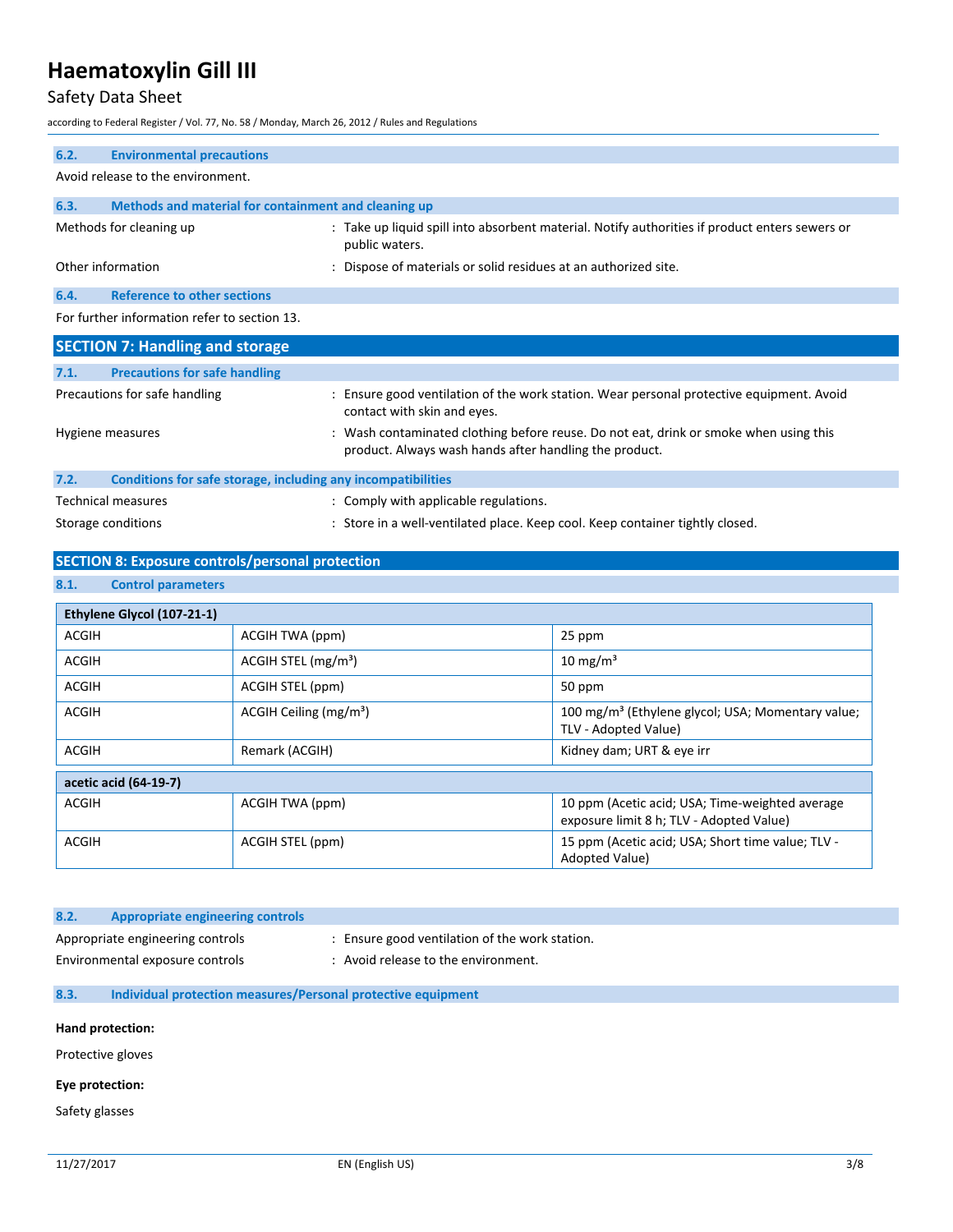### Safety Data Sheet

according to Federal Register / Vol. 77, No. 58 / Monday, March 26, 2012 / Rules and Regulations

#### **Skin and body protection:**

Wear suitable protective clothing

#### **Respiratory protection:**

In case of insufficient ventilation, wear suitable respiratory equipment

| <b>SECTION 9: Physical and chemical properties</b>            |                     |  |
|---------------------------------------------------------------|---------------------|--|
| Information on basic physical and chemical properties<br>9.1. |                     |  |
| Physical state                                                | : Liquid            |  |
| Color                                                         | $:$ dark red        |  |
| Odor                                                          | : Vinegar odour     |  |
| Odor threshold                                                | : No data available |  |
| pH                                                            | $: 2.3 - 2.5$       |  |
| Melting point                                                 | : Not applicable    |  |
| Freezing point                                                | : No data available |  |
| <b>Boiling point</b>                                          | : No data available |  |
| Flash point                                                   | : No data available |  |
| Relative evaporation rate (butyl acetate=1)                   | : No data available |  |
| Flammability (solid, gas)                                     | : Not applicable.   |  |
| Vapor pressure                                                | : No data available |  |
| Relative vapor density at 20 °C                               | : No data available |  |
| Relative density                                              | : No data available |  |
| Specific gravity / density                                    | : $\leq 1.11$       |  |
| Solubility                                                    | : No data available |  |
| Log Pow                                                       | : No data available |  |
| Auto-ignition temperature                                     | : No data available |  |
| Decomposition temperature                                     | : No data available |  |
| Viscosity, kinematic                                          | : No data available |  |
| Viscosity, dynamic                                            | : No data available |  |
| <b>Explosion limits</b>                                       | : No data available |  |
| <b>Explosive properties</b>                                   | : No data available |  |
| Oxidizing properties                                          | : No data available |  |
| <b>Other information</b><br>9.2.                              |                     |  |
| No additional information available                           |                     |  |
| CECTION 40, Chalability, and magazitutes.                     |                     |  |

|       | <b>SECTION 10: Stability and reactivity</b>                  |
|-------|--------------------------------------------------------------|
| 10.1. | Reactivity                                                   |
|       | No additional information available                          |
| 10.2. | <b>Chemical stability</b>                                    |
|       | Stable under normal conditions.                              |
| 10.3. | <b>Possibility of hazardous reactions</b>                    |
|       | No dangerous reactions known under normal conditions of use. |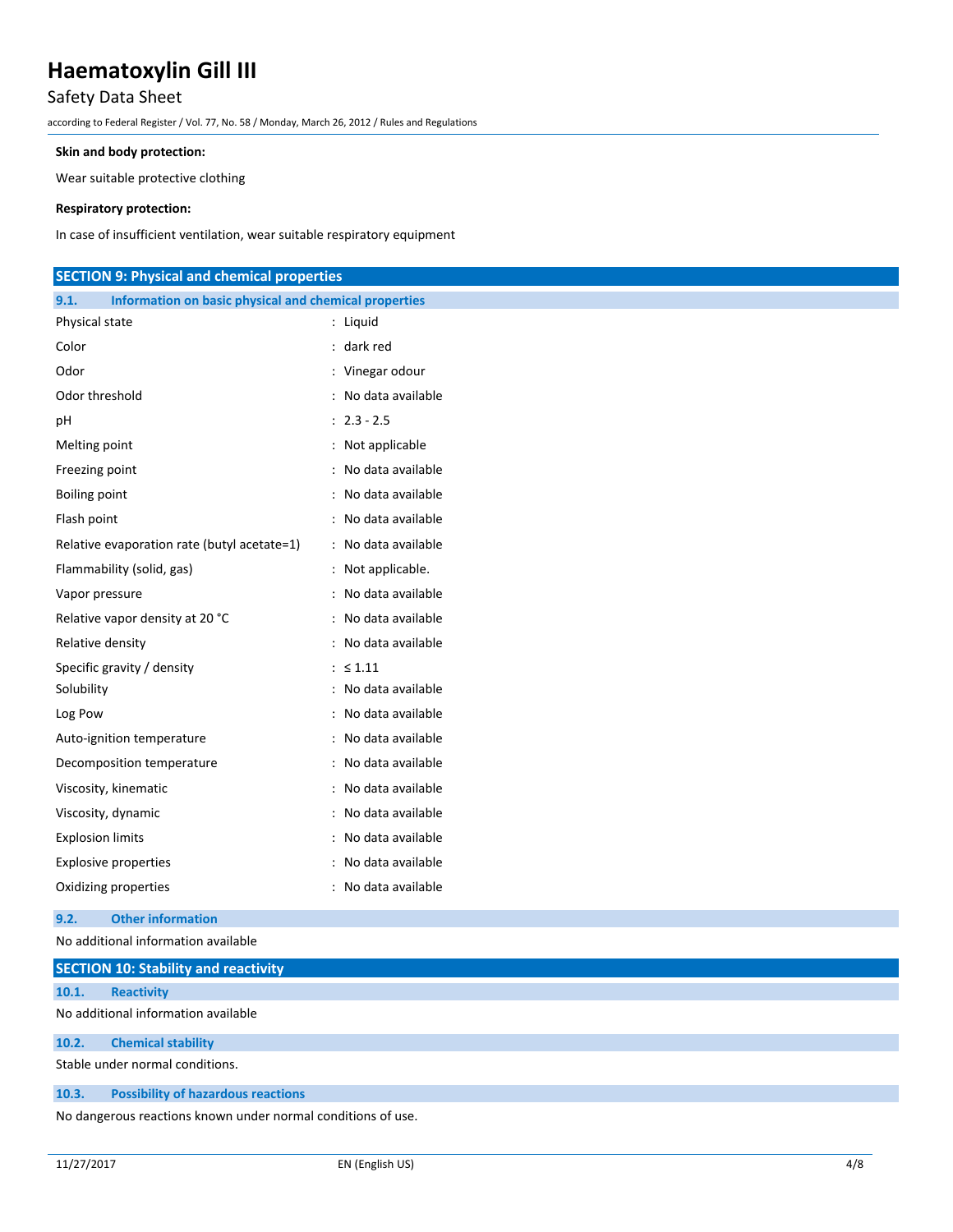# Safety Data Sheet

according to Federal Register / Vol. 77, No. 58 / Monday, March 26, 2012 / Rules and Regulations

| <b>Conditions to avoid</b><br>10.4.                                                             |                                                                                                      |  |
|-------------------------------------------------------------------------------------------------|------------------------------------------------------------------------------------------------------|--|
| Avoid contact with hot surfaces. Heat. No flames, no sparks. Eliminate all sources of ignition. |                                                                                                      |  |
| 10.5.<br><b>Incompatible materials</b>                                                          |                                                                                                      |  |
| No additional information available                                                             |                                                                                                      |  |
| 10.6.<br><b>Hazardous decomposition products</b>                                                |                                                                                                      |  |
|                                                                                                 | Under normal conditions of storage and use, hazardous decomposition products should not be produced. |  |
| <b>SECTION 11: Toxicological information</b>                                                    |                                                                                                      |  |
| 11.1.<br><b>Information on toxicological effects</b>                                            |                                                                                                      |  |
|                                                                                                 |                                                                                                      |  |
| Acute toxicity                                                                                  | : Not classified                                                                                     |  |
|                                                                                                 |                                                                                                      |  |
| Ethylene Glycol (107-21-1)                                                                      |                                                                                                      |  |
| LD50 oral rat                                                                                   | > 5000 mg/kg (Rat; Literature study)                                                                 |  |
| ATE US (oral)                                                                                   | 500 mg/kg body weight                                                                                |  |
| acetic acid (64-19-7)                                                                           |                                                                                                      |  |
| LD50 oral rat                                                                                   | 3310 mg/kg body weight (Rat; Other; Read-across)                                                     |  |
| ATE US (oral)                                                                                   | 3310 mg/kg body weight                                                                               |  |
| Skin corrosion/irritation                                                                       | : Causes skin irritation.                                                                            |  |
|                                                                                                 | pH: 2.3 - 2.5                                                                                        |  |
| Serious eye damage/irritation                                                                   | : Causes serious eye irritation.                                                                     |  |
|                                                                                                 | pH: 2.3 - 2.5                                                                                        |  |
| Respiratory or skin sensitization                                                               | : Not classified                                                                                     |  |
| Germ cell mutagenicity                                                                          | : Not classified                                                                                     |  |
| Carcinogenicity                                                                                 | : Not classified                                                                                     |  |
|                                                                                                 |                                                                                                      |  |
| Reproductive toxicity                                                                           | : Not classified                                                                                     |  |
| Specific target organ toxicity - single exposure : Not classified                               |                                                                                                      |  |
|                                                                                                 |                                                                                                      |  |
| Specific target organ toxicity - repeated                                                       | : Not classified                                                                                     |  |
| exposure                                                                                        |                                                                                                      |  |
|                                                                                                 |                                                                                                      |  |
| Aspiration hazard                                                                               | : Not classified                                                                                     |  |
| Symptoms/effects after skin contact                                                             | : Irritation.                                                                                        |  |
| Symptoms/effects after eye contact                                                              | : Serious damage to eyes.                                                                            |  |
| <b>SECTION 12: Ecological information</b>                                                       |                                                                                                      |  |
| <b>Toxicity</b><br>12.1.                                                                        |                                                                                                      |  |
| Ecology - general                                                                               | : The product is not considered harmful to aquatic organisms or to cause long-term adverse           |  |
|                                                                                                 | effects in the environment.                                                                          |  |
|                                                                                                 |                                                                                                      |  |
| Ethylene Glycol (107-21-1)                                                                      |                                                                                                      |  |
| EC50 Daphnia 1                                                                                  | > 10000 mg/l (EC50; 24 h)                                                                            |  |
| LC50 fish 2                                                                                     | 40761 mg/l (LC50; 96 h; Salmo gairdneri)                                                             |  |

**12.2. Persistence and degradability**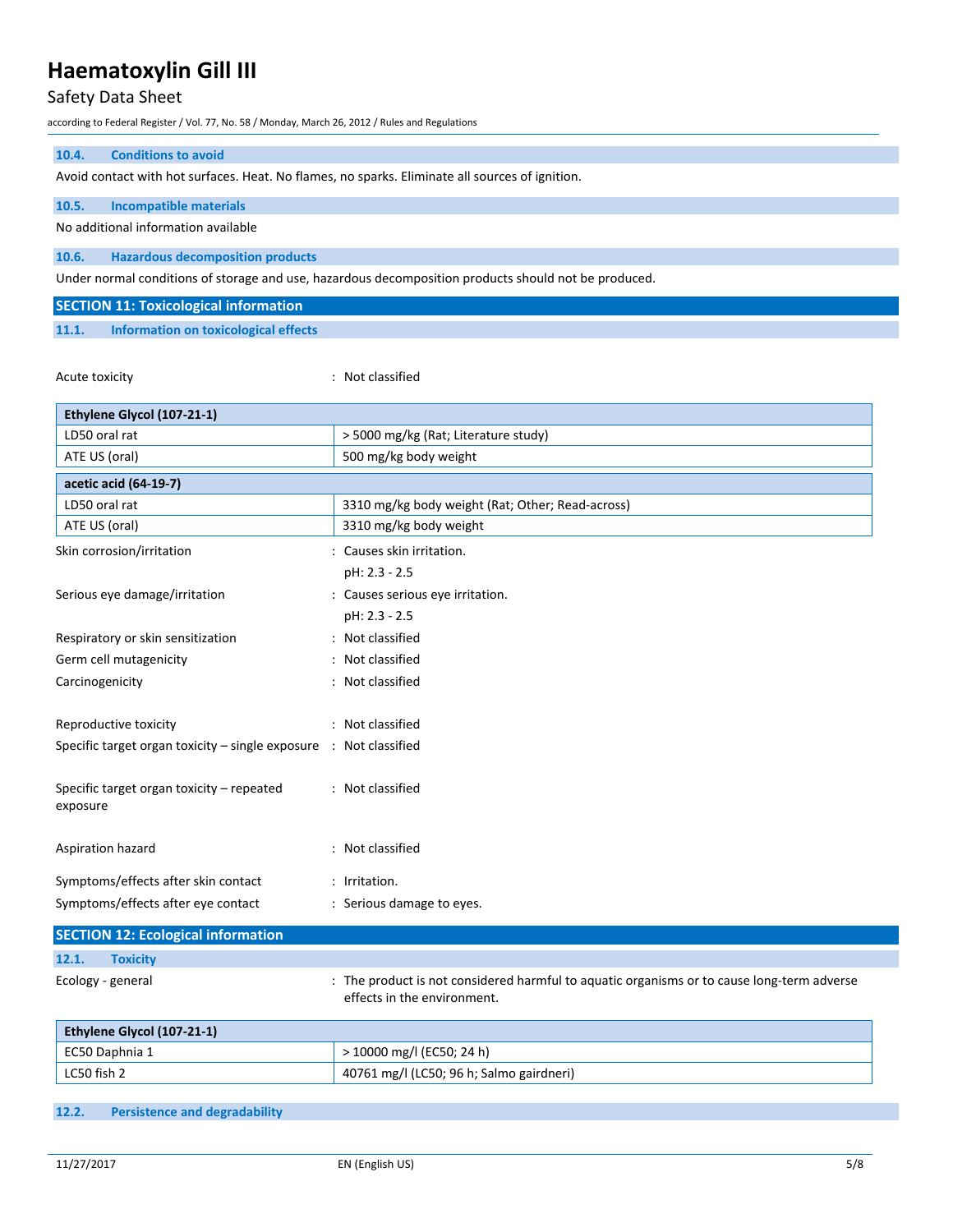### Safety Data Sheet

according to Federal Register / Vol. 77, No. 58 / Monday, March 26, 2012 / Rules and Regulations

| Ethylene Glycol (107-21-1)      |                                                                                   |  |
|---------------------------------|-----------------------------------------------------------------------------------|--|
| Persistence and degradability   | Readily biodegradable in water. Biodegradable in the soil.                        |  |
| Biochemical oxygen demand (BOD) | $0.47$ g O <sub>2</sub> /g substance                                              |  |
| Chemical oxygen demand (COD)    | 1.24 g $O_2/g$ substance                                                          |  |
| ThOD                            | 1.29 g $O_2/g$ substance                                                          |  |
| BOD (% of ThOD)                 | 0.36                                                                              |  |
| acetic acid (64-19-7)           |                                                                                   |  |
| Persistence and degradability   | Readily biodegradable in water. Biodegradable in the soil. Highly mobile in soil. |  |
| Biochemical oxygen demand (BOD) | 0.6 - 0.74 g $O_2/g$ substance                                                    |  |
| Chemical oxygen demand (COD)    | 1.03 g $O_2/g$ substance                                                          |  |
| ThOD                            | 1.07 g $O_2/g$ substance                                                          |  |

#### **12.3. Bioaccumulative potential**

| Ethylene Glycol (107-21-1)    |                                                    |  |
|-------------------------------|----------------------------------------------------|--|
| BCF fish 1                    | 10 (BCF; 72 h)                                     |  |
| BCF other aquatic organisms 1 | $0.21 - 0.6$ (BCF)                                 |  |
| BCF other aquatic organisms 2 | 190 (BCF; 24 h)                                    |  |
| Log Pow                       | -1.34 (Experimental value)                         |  |
| Bioaccumulative potential     | Low potential for bioaccumulation (BCF < 500).     |  |
| acetic acid (64-19-7)         |                                                    |  |
| BCF fish 1                    | 3.16 (BCF; Pisces)                                 |  |
| Log Pow                       | -0.17 (Experimental value; 25 °C)                  |  |
| Bioaccumulative potential     | Low potential for bioaccumulation (Log Kow $<$ 4). |  |

#### **12.4. Mobility in soil**

| Ethylene Glycol (107-21-1) |                                                               |  |
|----------------------------|---------------------------------------------------------------|--|
| Surface tension            | $0.048$ N/m (20 °C)                                           |  |
| acetic acid (64-19-7)      |                                                               |  |
| Surface tension            | $0.028$ N/m (20 °C)                                           |  |
| Log Koc                    | log Koc, 0.06; QSAR                                           |  |
| Ecology - soil             | May be harmful to plant growth, blooming and fruit formation. |  |

#### **12.5. Other adverse effects**

No additional information available

|                         | <b>SECTION 13: Disposal considerations</b> |                                                                                               |  |  |
|-------------------------|--------------------------------------------|-----------------------------------------------------------------------------------------------|--|--|
| 13.1.                   | <b>Disposal methods</b>                    |                                                                                               |  |  |
| Waste treatment methods |                                            | : Dispose of contents/container in accordance with licensed collector's sorting instructions. |  |  |
|                         | <b>SECTION 14: Transport information</b>   |                                                                                               |  |  |

**Department of Transportation (DOT)** In accordance with DOT

Not applicable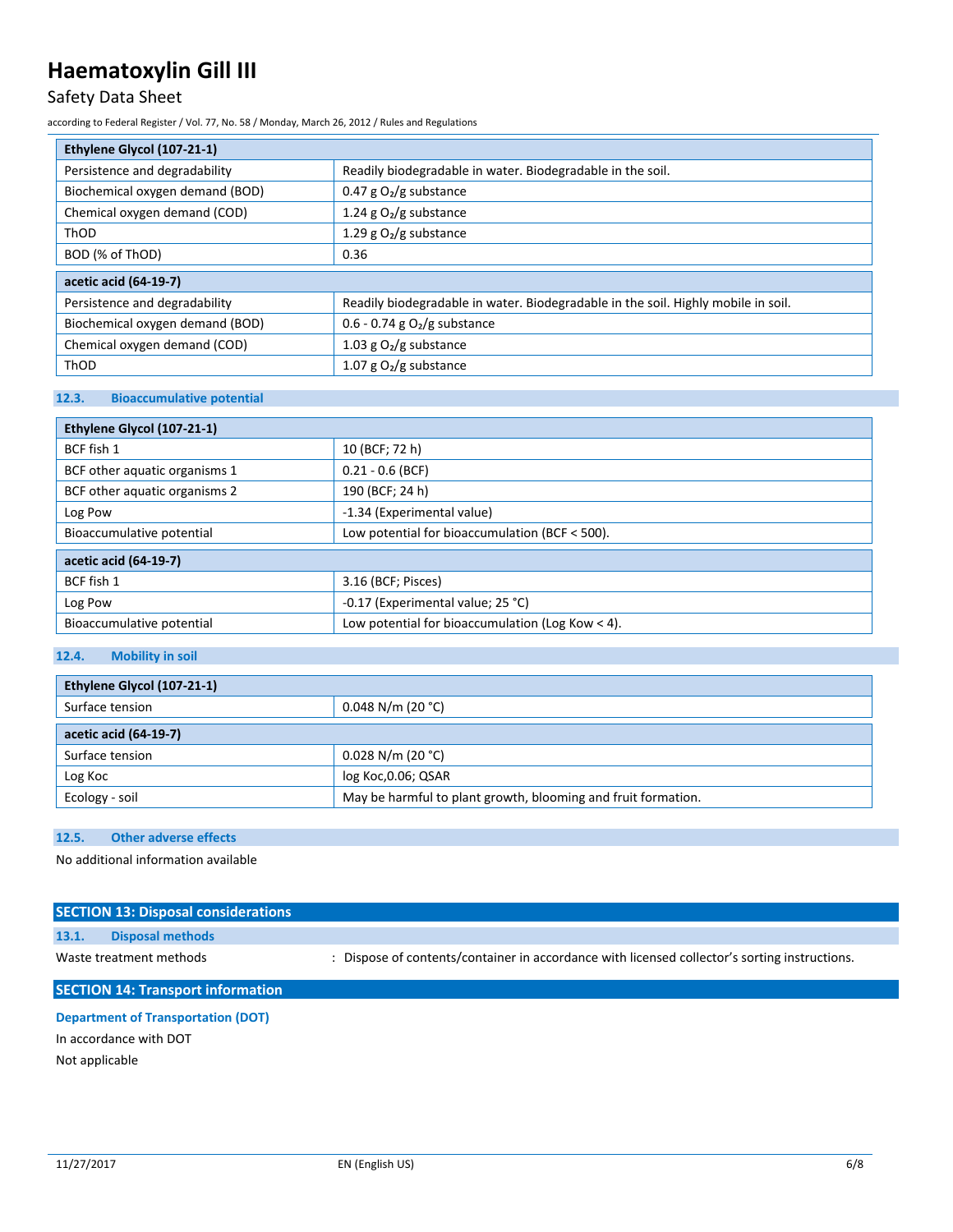### Safety Data Sheet

according to Federal Register / Vol. 77, No. 58 / Monday, March 26, 2012 / Rules and Regulations

#### **Transport by sea**

Not applicable

#### **Air transport**

Not applicable

#### **SECTION 15: Regulatory information**

**15.1. US Federal regulations**

| <b>Ethylene Glycol (107-21-1)</b>                                         |         |  |
|---------------------------------------------------------------------------|---------|--|
| Listed on the United States TSCA (Toxic Substances Control Act) inventory |         |  |
| Subject to reporting requirements of United States SARA Section 313       |         |  |
| CERCLA RO                                                                 | 5000 lb |  |

### **15.2. International regulations**

#### **CANADA**

| Ethylene Glycol (107-21-1)                            |  |
|-------------------------------------------------------|--|
| Listed on the Canadian DSL (Domestic Substances List) |  |

#### **EU-Regulations**

No additional information available

#### **National regulations**

No additional information available

#### **15.3. US State regulations**

| Ethylene Glycol (107-21-1) |                        |                                |                         |                     |
|----------------------------|------------------------|--------------------------------|-------------------------|---------------------|
| U.S. - California -        | U.S. - California -    | U.S. - California -            | U.S. - California -     | No significant risk |
| Proposition 65 -           | Proposition 65 -       | Proposition 65 -               | Proposition 65 -        | level (NSRL)        |
| Carcinogens List           | Developmental Toxicity | <b>Reproductive Toxicity -</b> | Reproductive Toxicity - |                     |
|                            |                        | Female                         | Male                    |                     |
| No                         | Yes                    | N <sub>0</sub>                 | No                      |                     |

#### **Ethylene Glycol (107-21-1)**

U.S. - New Jersey - Right to Know Hazardous Substance List

U.S. - Pennsylvania - RTK (Right to Know) List

### **SECTION 16: Other information**